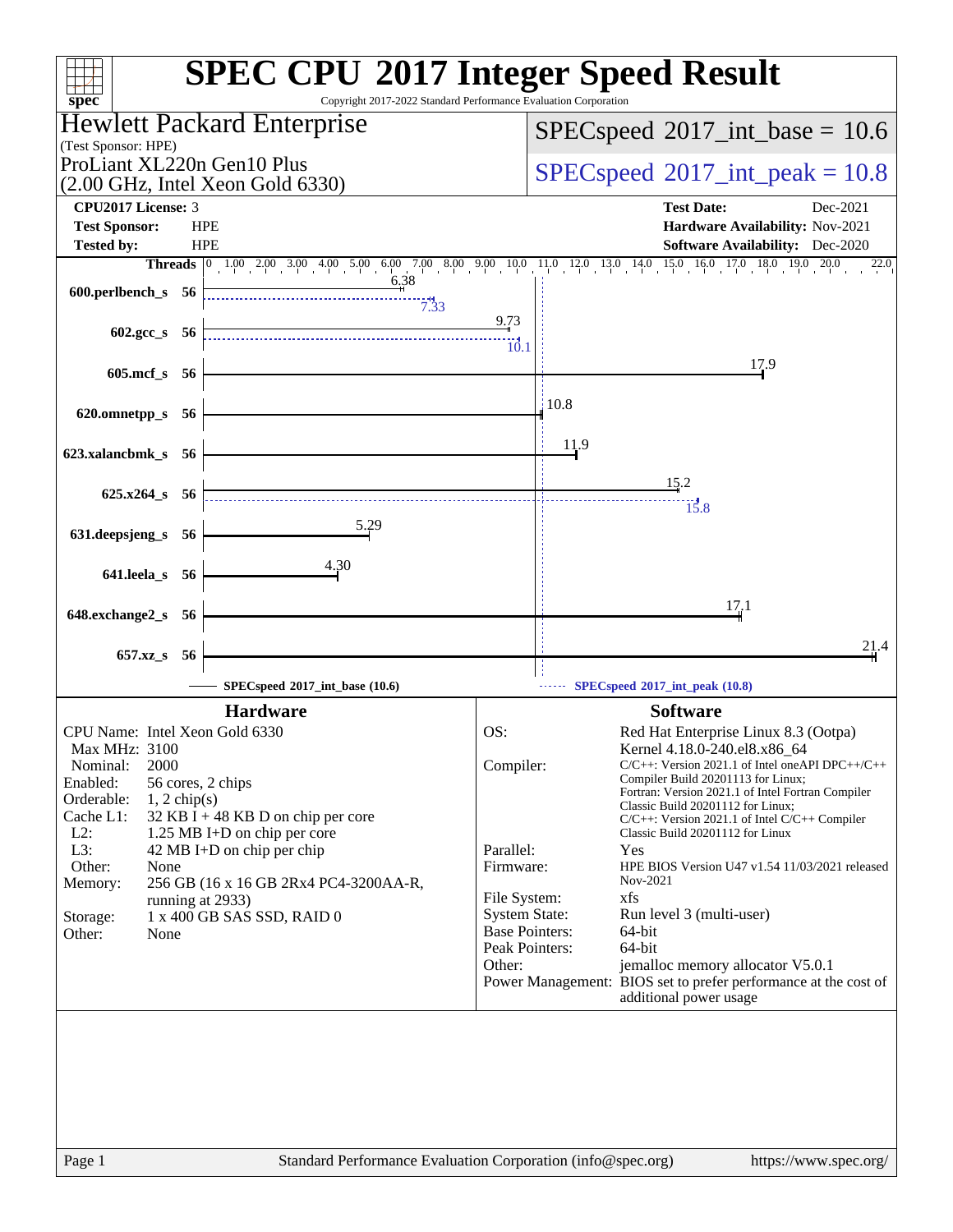## $+\ +$ **[spec](http://www.spec.org/)**

# **[SPEC CPU](http://www.spec.org/auto/cpu2017/Docs/result-fields.html#SPECCPU2017IntegerSpeedResult)[2017 Integer Speed Result](http://www.spec.org/auto/cpu2017/Docs/result-fields.html#SPECCPU2017IntegerSpeedResult)**

Copyright 2017-2022 Standard Performance Evaluation Corporation

## Hewlett Packard Enterprise

## $SPECspeed^{\circledcirc}2017\_int\_base = 10.6$  $SPECspeed^{\circledcirc}2017\_int\_base = 10.6$

(Test Sponsor: HPE)

(2.00 GHz, Intel Xeon Gold 6330)

ProLiant XL220n Gen10 Plus  $SPEC speed@2017$ \_int\_peak = 10.8

### **[CPU2017 License:](http://www.spec.org/auto/cpu2017/Docs/result-fields.html#CPU2017License)** 3 **[Test Date:](http://www.spec.org/auto/cpu2017/Docs/result-fields.html#TestDate)** Dec-2021 **[Test Sponsor:](http://www.spec.org/auto/cpu2017/Docs/result-fields.html#TestSponsor)** HPE **[Hardware Availability:](http://www.spec.org/auto/cpu2017/Docs/result-fields.html#HardwareAvailability)** Nov-2021 **[Tested by:](http://www.spec.org/auto/cpu2017/Docs/result-fields.html#Testedby)** HPE **[Software Availability:](http://www.spec.org/auto/cpu2017/Docs/result-fields.html#SoftwareAvailability)** Dec-2020

## **[Results Table](http://www.spec.org/auto/cpu2017/Docs/result-fields.html#ResultsTable)**

|                                            | <b>Base</b>    |                |       |                |       |                | <b>Peak</b>  |                |                |              |                |              |                |              |
|--------------------------------------------|----------------|----------------|-------|----------------|-------|----------------|--------------|----------------|----------------|--------------|----------------|--------------|----------------|--------------|
| <b>Benchmark</b>                           | <b>Threads</b> | <b>Seconds</b> | Ratio | <b>Seconds</b> | Ratio | <b>Seconds</b> | <b>Ratio</b> | <b>Threads</b> | <b>Seconds</b> | <b>Ratio</b> | <b>Seconds</b> | <b>Ratio</b> | <b>Seconds</b> | <b>Ratio</b> |
| $600.$ perlbench s                         | 56             | 282            | 6.30  | 278            | 6.39  | 278            | 6.38         | 56             | 241            | 7.36         | 242            | 7.33         | 246            | 7.23         |
| $602 \text{.} \text{gcc}\text{.}$ s        | 56             | 409            | 9.73  | 408            | 9.77  | 410            | 9.72         | 56             | 395            | <b>10.1</b>  | 395            | 10.1         | 396            | 10.1         |
| $605$ .mcf s                               | 56             | 264            | 17.9  | 264            | 17.9  | 265            | 17.8         | 56             | 264            | 17.9         | 264            | 17.9         | 265            | 17.8         |
| 620.omnetpp_s                              | 56             | 151            | 10.8  | 152            | 10.7  | 151            | 10.8         | 56             | 151            | <b>10.8</b>  | 152            | 10.7         | 151            | 10.8         |
| 623.xalancbmk s                            | 56             | 119            | 11.9  | 119            | 11.9  | 119            | 11.9         | 56             | 119            | 11.9         | 119            | <b>11.9</b>  | 119            | 11.9         |
| $625.x264$ s                               | 56             | 116            | 15.2  | 116            | 15.2  | 117            | 15.1         | 56             | 112            | 15.8         | 112            | 15.8         | 112            | 15.8         |
| 631.deepsjeng_s                            | 56             | 271            | 5.29  | 271            | 5.29  | 271            | 5.28         | 56             | 271            | 5.29         | 271            | 5.29         | 271            | 5.28         |
| 641.leela s                                | 56             | 397            | 4.30  | 397            | 4.30  | 399            | 4.28         | 56             | 397            | 4.30         | 397            | 4.30         | 399            | 4.28         |
| 648.exchange2 s                            | 56             | 171            | 17.2  | 172            | 17.1  | 172            | 17.1         | 56             | 171            | 17.2         | 172            | 17.1         | 172            | <u>17.1</u>  |
| $657.xz$ s                                 | 56             | 290            | 21.3  | 288            | 21.5  | 288            | 21.4         | 56             | 290            | 21.3         | 288            | 21.5         | 288            | 21.4         |
| $SPECspeed^{\circ}2017$ int base =<br>10.6 |                |                |       |                |       |                |              |                |                |              |                |              |                |              |

**[SPECspeed](http://www.spec.org/auto/cpu2017/Docs/result-fields.html#SPECspeed2017intpeak)[2017\\_int\\_peak =](http://www.spec.org/auto/cpu2017/Docs/result-fields.html#SPECspeed2017intpeak) 10.8**

Results appear in the [order in which they were run.](http://www.spec.org/auto/cpu2017/Docs/result-fields.html#RunOrder) Bold underlined text [indicates a median measurement](http://www.spec.org/auto/cpu2017/Docs/result-fields.html#Median).

## **[Operating System Notes](http://www.spec.org/auto/cpu2017/Docs/result-fields.html#OperatingSystemNotes)**

 Stack size set to unlimited using "ulimit -s unlimited" Transparent Huge Pages enabled by default Prior to runcpu invocation Filesystem page cache synced and cleared with: sync; echo 3> /proc/sys/vm/drop\_caches

## **[Environment Variables Notes](http://www.spec.org/auto/cpu2017/Docs/result-fields.html#EnvironmentVariablesNotes)**

Environment variables set by runcpu before the start of the run: KMP\_AFFINITY = "granularity=fine,scatter" LD\_LIBRARY\_PATH = "/home/cpu2017/lib/intel64:/home/cpu2017/je5.0.1-64" MALLOC\_CONF = "retain:true" OMP\_STACKSIZE = "192M"

## **[General Notes](http://www.spec.org/auto/cpu2017/Docs/result-fields.html#GeneralNotes)**

 Binaries compiled on a system with 1x Intel Core i9-7980XE CPU + 64GB RAM memory using Redhat Enterprise Linux 8.0 NA: The test sponsor attests, as of date of publication, that CVE-2017-5754 (Meltdown) is mitigated in the system as tested and documented. Yes: The test sponsor attests, as of date of publication, that CVE-2017-5753 (Spectre variant 1) is mitigated in the system as tested and documented. Yes: The test sponsor attests, as of date of publication, that CVE-2017-5715 (Spectre variant 2) is mitigated in the system as tested and documented. jemalloc, a general purpose malloc implementation built with the RedHat Enterprise 7.5, and the system compiler gcc 4.8.5

**(Continued on next page)**

|  | Page 2 | Standard Performance Evaluation Corporation (info@spec.org) | https://www.spec.org/ |
|--|--------|-------------------------------------------------------------|-----------------------|
|--|--------|-------------------------------------------------------------|-----------------------|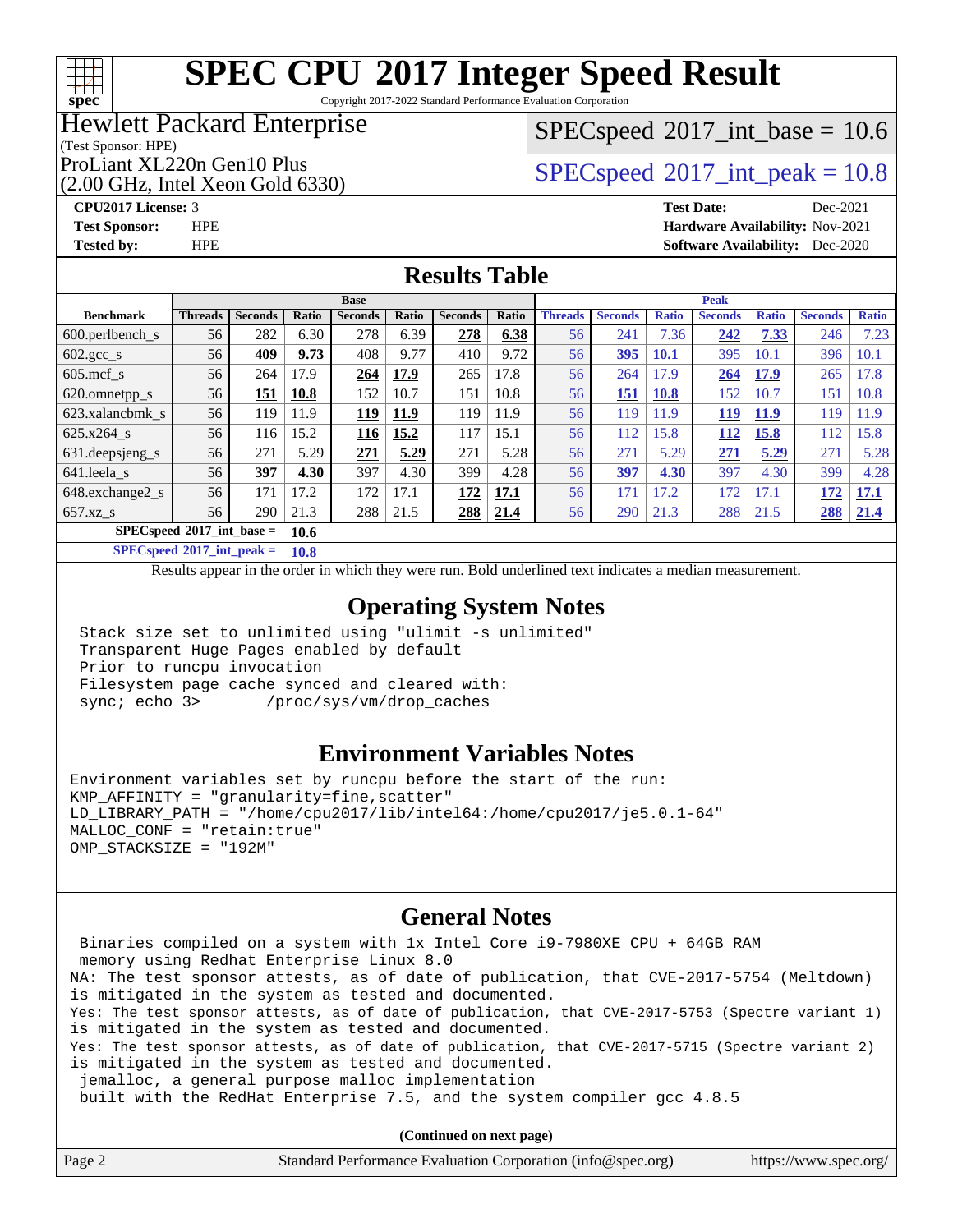### $+\hskip -1.5pt +\hskip -1.5pt +$ **[spec](http://www.spec.org/)**

# **[SPEC CPU](http://www.spec.org/auto/cpu2017/Docs/result-fields.html#SPECCPU2017IntegerSpeedResult)[2017 Integer Speed Result](http://www.spec.org/auto/cpu2017/Docs/result-fields.html#SPECCPU2017IntegerSpeedResult)**

Copyright 2017-2022 Standard Performance Evaluation Corporation

## Hewlett Packard Enterprise

 $SPECspeed^{\circ}2017\_int\_base = 10.6$  $SPECspeed^{\circ}2017\_int\_base = 10.6$ 

(Test Sponsor: HPE)

(2.00 GHz, Intel Xeon Gold 6330)

ProLiant XL220n Gen10 Plus  $SPEC speed@2017$ \_int\_peak = 10.8

**[CPU2017 License:](http://www.spec.org/auto/cpu2017/Docs/result-fields.html#CPU2017License)** 3 **[Test Date:](http://www.spec.org/auto/cpu2017/Docs/result-fields.html#TestDate)** Dec-2021 **[Test Sponsor:](http://www.spec.org/auto/cpu2017/Docs/result-fields.html#TestSponsor)** HPE **[Hardware Availability:](http://www.spec.org/auto/cpu2017/Docs/result-fields.html#HardwareAvailability)** Nov-2021 **[Tested by:](http://www.spec.org/auto/cpu2017/Docs/result-fields.html#Testedby)** HPE **[Software Availability:](http://www.spec.org/auto/cpu2017/Docs/result-fields.html#SoftwareAvailability)** Dec-2020

### **[General Notes \(Continued\)](http://www.spec.org/auto/cpu2017/Docs/result-fields.html#GeneralNotes)**

sources available from jemalloc.net or <https://github.com/jemalloc/jemalloc/releases>

Submitted\_by: "Bucek, James" <james.bucek@hpe.com> Submitted: Wed Jan 12 10:02:54 EST 2022 Submission: cpu2017-20220103-30720.sub

### **[Platform Notes](http://www.spec.org/auto/cpu2017/Docs/result-fields.html#PlatformNotes)**

The system ROM used for this result contains Intel microcode version 0xd0002f2 for the Intel Xeon Gold 6330 processor. BIOS Configuration: Workload Profile set to General Peak Frequency Compute Intel Hyper-Threading set to Disabled Thermal Configuration set to Maximum Cooling Memory Patrol Scrubbing set to Disabled Advanced Memory Protection set to Advanced ECC Last Level Cache (LLC) Prefetch set to Enabled Last Level Cache (LLC) Dead Line Allocation set to Disabled Enhanced Processor Performance set to Enabled Workload Profile set to Custom Energy/Performance Bias set to Balanced Power DCU Stream Prefetcher set to Disabled Adjacent Sector Prefetch set to Disabled Minimum Processor Idle Power Package C-State set to No Package State Numa Group Size Optimization set to Flat Sysinfo program /home/cpu2017/bin/sysinfo Rev: r6622 of 2021-04-07 982a61ec0915b55891ef0e16acafc64d running on ssa Fri Jun 22 17:53:14 2018 SUT (System Under Test) info as seen by some common utilities. For more information on this section, see <https://www.spec.org/cpu2017/Docs/config.html#sysinfo> From /proc/cpuinfo model name : Intel(R) Xeon(R) Gold 6330 CPU @ 2.00GHz 2 "physical id"s (chips) 56 "processors" cores, siblings (Caution: counting these is hw and system dependent. The following excerpts from /proc/cpuinfo might not be reliable. Use with caution.) cpu cores : 28 siblings : 28 physical 0: cores 0 1 2 3 4 5 6 7 8 9 10 11 12 13 14 15 16 17 18 19 20 21 22 23 24 25 26 27 physical 1: cores 0 1 2 3 4 5 6 7 8 9 10 11 12 13 14 15 16 17 18 19 20 21 22 23 24 25 26 27

**(Continued on next page)**

| Page 3 | Standard Performance Evaluation Corporation (info@spec.org) | https://www.spec.org/ |
|--------|-------------------------------------------------------------|-----------------------|
|        |                                                             |                       |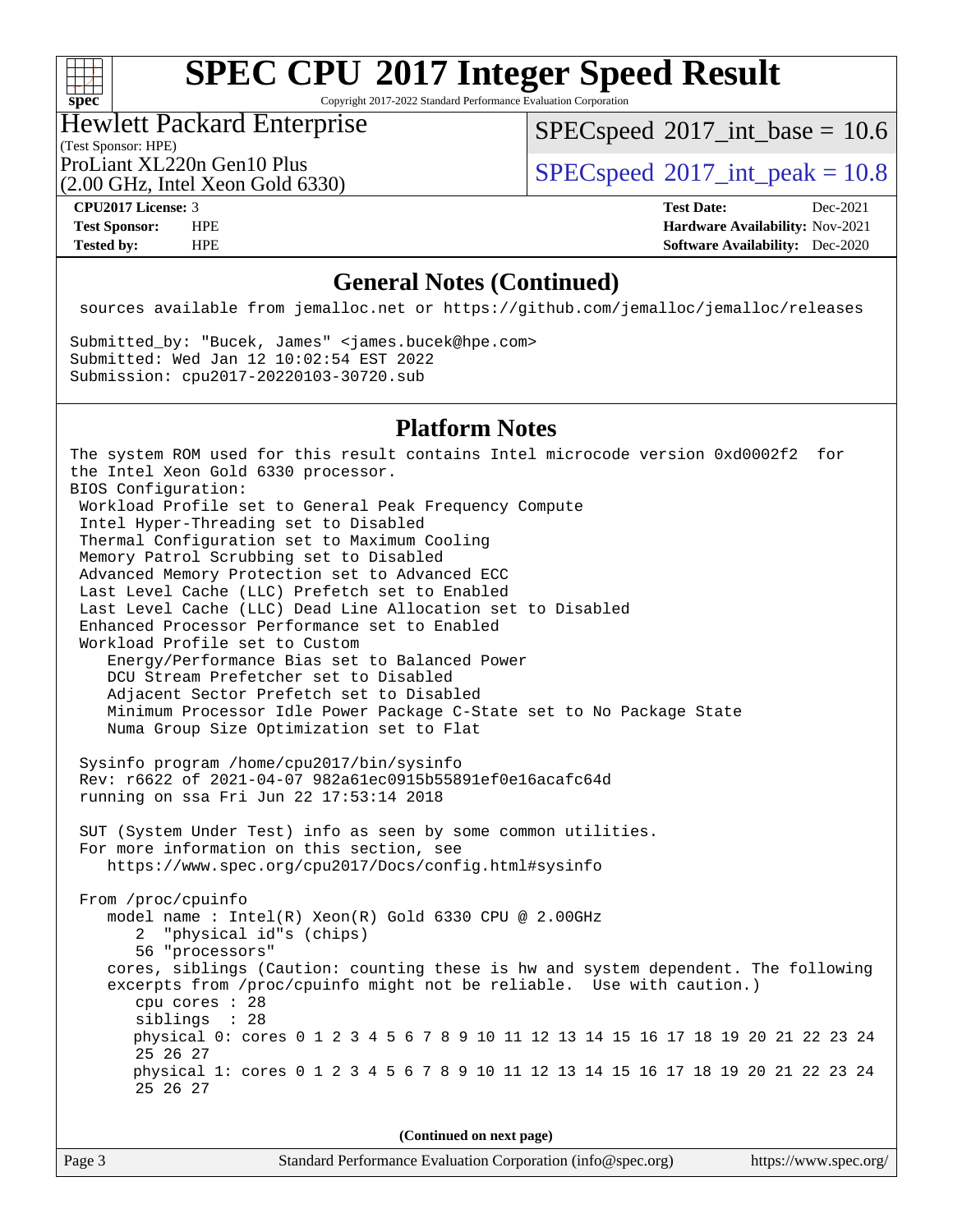Copyright 2017-2022 Standard Performance Evaluation Corporation

## Hewlett Packard Enterprise

 $SPECspeed^{\circ}2017\_int\_base = 10.6$  $SPECspeed^{\circ}2017\_int\_base = 10.6$ 

(Test Sponsor: HPE) (2.00 GHz, Intel Xeon Gold 6330)

ProLiant XL220n Gen10 Plus  $SPEC speed@2017$ \_int\_peak = 10.8

**[spec](http://www.spec.org/)**

 $+\hskip -1.5pt +\hskip -1.5pt +$ 

**[CPU2017 License:](http://www.spec.org/auto/cpu2017/Docs/result-fields.html#CPU2017License)** 3 **[Test Date:](http://www.spec.org/auto/cpu2017/Docs/result-fields.html#TestDate)** Dec-2021 **[Test Sponsor:](http://www.spec.org/auto/cpu2017/Docs/result-fields.html#TestSponsor)** HPE **[Hardware Availability:](http://www.spec.org/auto/cpu2017/Docs/result-fields.html#HardwareAvailability)** Nov-2021 **[Tested by:](http://www.spec.org/auto/cpu2017/Docs/result-fields.html#Testedby)** HPE **[Software Availability:](http://www.spec.org/auto/cpu2017/Docs/result-fields.html#SoftwareAvailability)** Dec-2020

### **[Platform Notes \(Continued\)](http://www.spec.org/auto/cpu2017/Docs/result-fields.html#PlatformNotes)**

 From lscpu from util-linux 2.32.1: Architecture: x86\_64 CPU op-mode(s): 32-bit, 64-bit Byte Order: Little Endian CPU(s): 56 On-line CPU(s) list: 0-55 Thread(s) per core: 1 Core(s) per socket: 28 Socket(s): 2 NUMA node(s): 2 Vendor ID: GenuineIntel CPU family: 6 Model: 106 Model name: Intel(R) Xeon(R) Gold 6330 CPU @ 2.00GHz Stepping: 6 CPU MHz: 800.659 BogoMIPS: 4000.00 Virtualization: VT-x L1d cache: 48K L1i cache: 32K L2 cache: 1280K L3 cache: 43008K NUMA node0 CPU(s): 0-27 NUMA node1 CPU(s): 28-55 Flags: fpu vme de pse tsc msr pae mce cx8 apic sep mtrr pge mca cmov pat pse36 clflush dts acpi mmx fxsr sse sse2 ss ht tm pbe syscall nx pdpe1gb rdtscp lm constant\_tsc art arch\_perfmon pebs bts rep\_good nopl xtopology nonstop\_tsc cpuid aperfmperf pni pclmulqdq dtes64 monitor ds\_cpl vmx smx est tm2 ssse3 sdbg fma cx16 xtpr pdcm pcid dca sse4\_1 sse4\_2 x2apic movbe popcnt tsc\_deadline\_timer aes xsave avx f16c rdrand lahf\_lm abm 3dnowprefetch cpuid\_fault epb cat\_l3 invpcid\_single ssbd mba ibrs ibpb stibp ibrs\_enhanced tpr\_shadow vnmi flexpriority ept vpid ept\_ad fsgsbase tsc\_adjust bmi1 hle avx2 smep bmi2 erms invpcid cqm rdt\_a avx512f avx512dq rdseed adx smap avx512ifma clflushopt clwb intel\_pt avx512cd sha\_ni avx512bw avx512vl xsaveopt xsavec xgetbv1 xsaves cqm\_llc cqm\_occup\_llc cqm\_mbm\_total cqm\_mbm\_local split\_lock\_detect wbnoinvd dtherm ida arat pln pts avx512vbmi umip pku ospke avx512\_vbmi2 gfni vaes vpclmulqdq avx512\_vnni avx512\_bitalg tme avx512\_vpopcntdq la57 rdpid md\_clear pconfig flush\_l1d arch\_capabilities /proc/cpuinfo cache data cache size : 43008 KB From numactl --hardware WARNING: a numactl 'node' might or might not correspond to a physical chip. available: 2 nodes (0-1) node 0 cpus: 0 1 2 3 4 5 6 7 8 9 10 11 12 13 14 15 16 17 18 19 20 21 22 23 24 25 26 27 node 0 size: 123243 MB **(Continued on next page)**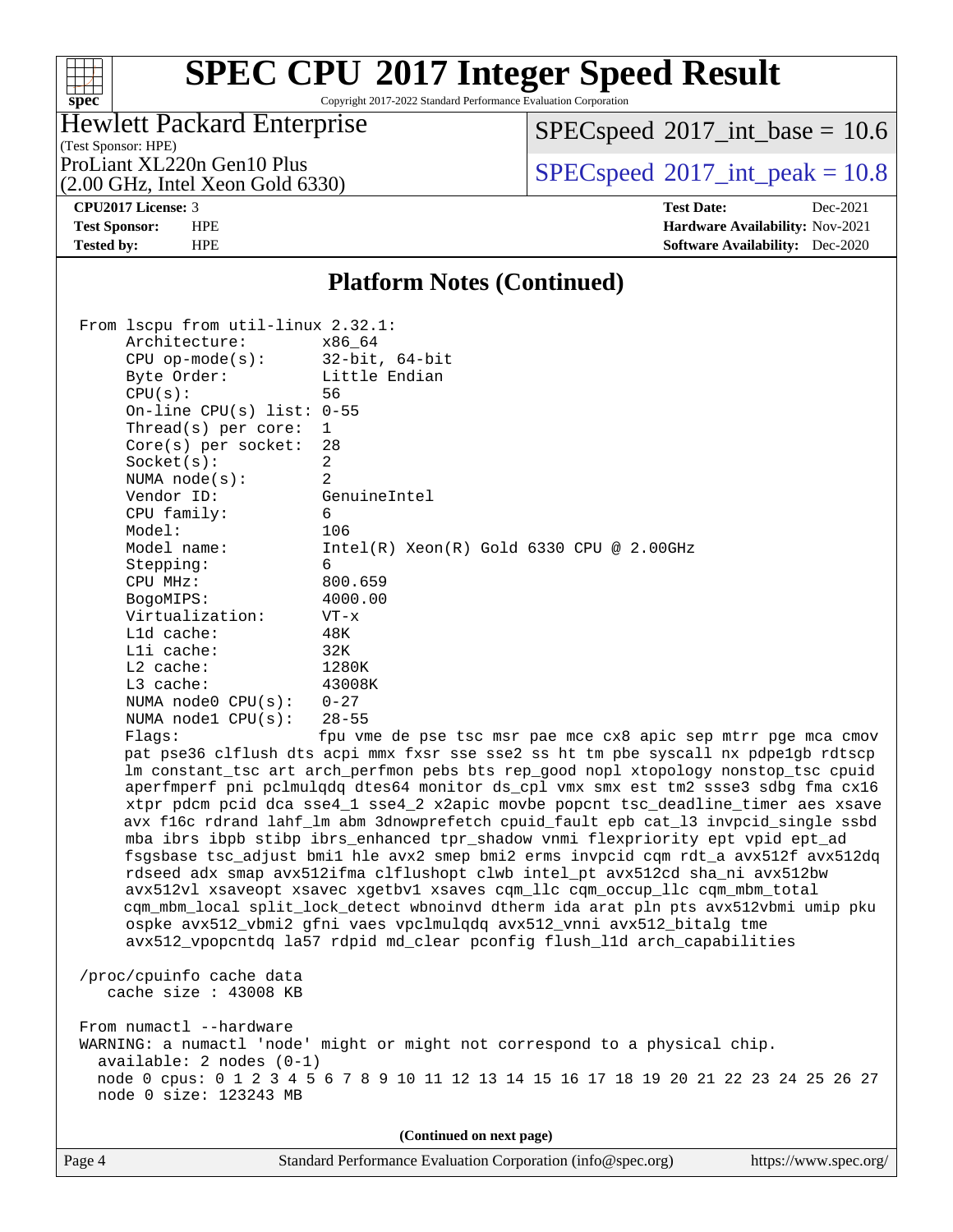### $+\ +$ **[spec](http://www.spec.org/)**

# **[SPEC CPU](http://www.spec.org/auto/cpu2017/Docs/result-fields.html#SPECCPU2017IntegerSpeedResult)[2017 Integer Speed Result](http://www.spec.org/auto/cpu2017/Docs/result-fields.html#SPECCPU2017IntegerSpeedResult)**

Copyright 2017-2022 Standard Performance Evaluation Corporation

## Hewlett Packard Enterprise

 $SPECspeed^{\circ}2017\_int\_base = 10.6$  $SPECspeed^{\circ}2017\_int\_base = 10.6$ 

(Test Sponsor: HPE) (2.00 GHz, Intel Xeon Gold 6330)

ProLiant XL220n Gen10 Plus  $SPECspeed@2017$  $SPECspeed@2017$ \_int\_peak = 10.8

**[CPU2017 License:](http://www.spec.org/auto/cpu2017/Docs/result-fields.html#CPU2017License)** 3 **[Test Date:](http://www.spec.org/auto/cpu2017/Docs/result-fields.html#TestDate)** Dec-2021 **[Test Sponsor:](http://www.spec.org/auto/cpu2017/Docs/result-fields.html#TestSponsor)** HPE **[Hardware Availability:](http://www.spec.org/auto/cpu2017/Docs/result-fields.html#HardwareAvailability)** Nov-2021 **[Tested by:](http://www.spec.org/auto/cpu2017/Docs/result-fields.html#Testedby)** HPE **[Software Availability:](http://www.spec.org/auto/cpu2017/Docs/result-fields.html#SoftwareAvailability)** Dec-2020

### **[Platform Notes \(Continued\)](http://www.spec.org/auto/cpu2017/Docs/result-fields.html#PlatformNotes)**

 node 0 free: 128286 MB node 1 cpus: 28 29 30 31 32 33 34 35 36 37 38 39 40 41 42 43 44 45 46 47 48 49 50 51 52 53 54 55 node 1 size: 122475 MB node 1 free: 128265 MB node distances: node 0 1 0: 10 20 1: 20 10 From /proc/meminfo MemTotal: 263806004 kB HugePages\_Total: 0 Hugepagesize: 2048 kB /sbin/tuned-adm active Current active profile: throughput-performance From /etc/\*release\* /etc/\*version\* os-release: NAME="Red Hat Enterprise Linux" VERSION="8.3 (Ootpa)" ID="rhel" ID\_LIKE="fedora" VERSION\_ID="8.3" PLATFORM\_ID="platform:el8" PRETTY\_NAME="Red Hat Enterprise Linux 8.3 (Ootpa)" ANSI\_COLOR="0;31" redhat-release: Red Hat Enterprise Linux release 8.3 (Ootpa) system-release: Red Hat Enterprise Linux release 8.3 (Ootpa) system-release-cpe: cpe:/o:redhat:enterprise\_linux:8.3:ga uname -a: Linux ssa 4.18.0-240.el8.x86\_64 #1 SMP Wed Sep 23 05:13:10 EDT 2020 x86\_64 x86\_64 x86\_64 GNU/Linux Kernel self-reported vulnerability status: CVE-2018-12207 (iTLB Multihit): Not affected CVE-2018-3620 (L1 Terminal Fault): Not affected Microarchitectural Data Sampling: Not affected CVE-2017-5754 (Meltdown): Not affected CVE-2018-3639 (Speculative Store Bypass): Mitigation: Speculative Store Bypass disabled via prctl and seccompany and the contract of the contract of the contract of the second seconds of the contract of the contract of the contract of the contract of the contract of the contract of the contract of the contract of the contr CVE-2017-5753 (Spectre variant 1): Mitigation: usercopy/swapgs barriers and \_\_user pointer

**(Continued on next page)**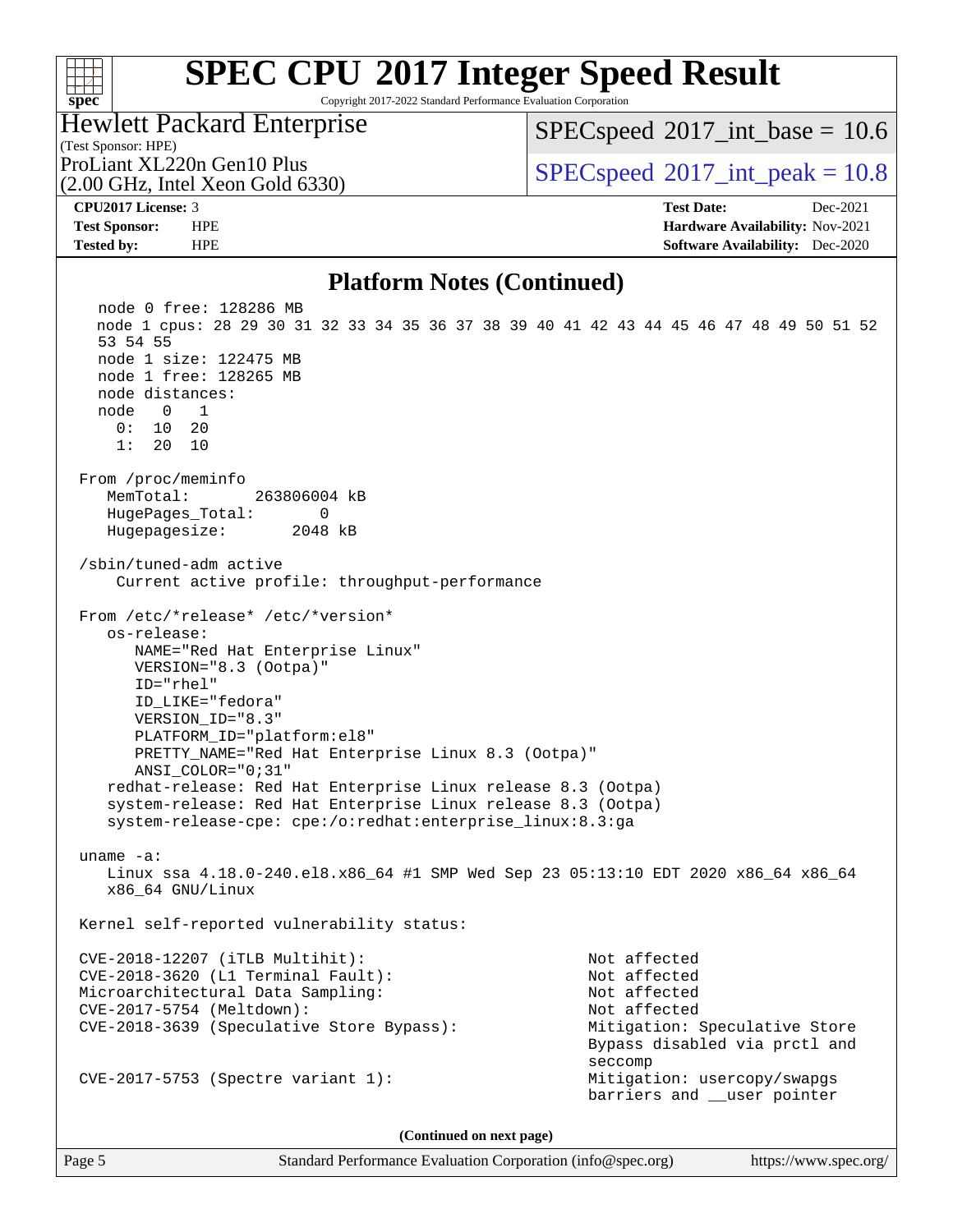Copyright 2017-2022 Standard Performance Evaluation Corporation

|  | <b>Hewlett Packard Enterprise</b> |  |
|--|-----------------------------------|--|
|  |                                   |  |

 $SPECspeed*2017\_int\_base = 10.6$  $SPECspeed*2017\_int\_base = 10.6$ 

(Test Sponsor: HPE) (2.00 GHz, Intel Xeon Gold 6330)

ProLiant XL220n Gen10 Plus  $\vert$  [SPECspeed](http://www.spec.org/auto/cpu2017/Docs/result-fields.html#SPECspeed2017intpeak)®[2017\\_int\\_peak = 1](http://www.spec.org/auto/cpu2017/Docs/result-fields.html#SPECspeed2017intpeak)0.8

**[spec](http://www.spec.org/)**

**[CPU2017 License:](http://www.spec.org/auto/cpu2017/Docs/result-fields.html#CPU2017License)** 3 **[Test Date:](http://www.spec.org/auto/cpu2017/Docs/result-fields.html#TestDate)** Dec-2021 **[Test Sponsor:](http://www.spec.org/auto/cpu2017/Docs/result-fields.html#TestSponsor)** HPE **[Hardware Availability:](http://www.spec.org/auto/cpu2017/Docs/result-fields.html#HardwareAvailability)** Nov-2021 **[Tested by:](http://www.spec.org/auto/cpu2017/Docs/result-fields.html#Testedby)** HPE **[Software Availability:](http://www.spec.org/auto/cpu2017/Docs/result-fields.html#SoftwareAvailability)** Dec-2020

### **[Platform Notes \(Continued\)](http://www.spec.org/auto/cpu2017/Docs/result-fields.html#PlatformNotes)**

| $CVE-2017-5715$ (Spectre variant 2):                                                                                                                                                                                                                                                                                                                                                                                                 | sanitization<br>Mitigation: Enhanced IBRS, IBPB: |
|--------------------------------------------------------------------------------------------------------------------------------------------------------------------------------------------------------------------------------------------------------------------------------------------------------------------------------------------------------------------------------------------------------------------------------------|--------------------------------------------------|
| CVE-2020-0543 (Special Register Buffer Data Sampling): Not affected<br>CVE-2019-11135 (TSX Asynchronous Abort):                                                                                                                                                                                                                                                                                                                      | conditional, RSB filling<br>Not affected         |
| run-level 3 Jun 22 16:42                                                                                                                                                                                                                                                                                                                                                                                                             |                                                  |
| SPEC is set to: /home/cpu2017<br>Filesystem<br>Size Used Avail Use% Mounted on<br>Type<br>/dev/mapper/rhel-home xfs<br>372G 14G 359G                                                                                                                                                                                                                                                                                                 | 4% /home                                         |
| From /sys/devices/virtual/dmi/id<br>Vendor:<br><b>HPE</b><br>ProLiant XL220n Gen10 Plus<br>Product:<br>Product Family: ProLiant<br>Serial:<br>SerNum.ACC                                                                                                                                                                                                                                                                             |                                                  |
| Additional information from dmidecode 3.2 follows. WARNING: Use caution when you<br>interpret this section. The 'dmidecode' program reads system data which is "intended to<br>allow hardware to be accurately determined", but the intent may not be met, as there are<br>frequent changes to hardware, firmware, and the "DMTF SMBIOS" standard.<br>Memory:<br>16x Micron 18ASF2G72PDZ-3G2E1 16 GB 2 rank 3200, configured at 2933 |                                                  |
| BIOS:<br>BIOS Vendor:<br>HPE<br>BIOS Version:<br>U47<br>BIOS Date:<br>11/03/2021<br>BIOS Revision:<br>1.54<br>Firmware Revision: 2.55<br>(End of data from sysinfo program)                                                                                                                                                                                                                                                          |                                                  |
|                                                                                                                                                                                                                                                                                                                                                                                                                                      |                                                  |
| <b>Compiler Version Notes</b><br>-------------                                                                                                                                                                                                                                                                                                                                                                                       | ==========================                       |
| 600.perlbench_s(peak)<br>C                                                                                                                                                                                                                                                                                                                                                                                                           |                                                  |
| $Intel(R)$ C Intel(R) 64 Compiler Classic for applications running on Intel(R)<br>64, Version 2021.1 Build 20201112_000000<br>Copyright (C) 1985-2020 Intel Corporation. All rights reserved.                                                                                                                                                                                                                                        |                                                  |
|                                                                                                                                                                                                                                                                                                                                                                                                                                      |                                                  |
| 600.perlbench_s(base) 602.gcc_s(base, peak) 605.mcf_s(base, peak)                                                                                                                                                                                                                                                                                                                                                                    |                                                  |
| (Continued on next page)                                                                                                                                                                                                                                                                                                                                                                                                             |                                                  |
| Page 6<br>Standard Performance Evaluation Corporation (info@spec.org)                                                                                                                                                                                                                                                                                                                                                                | https://www.spec.org/                            |
|                                                                                                                                                                                                                                                                                                                                                                                                                                      |                                                  |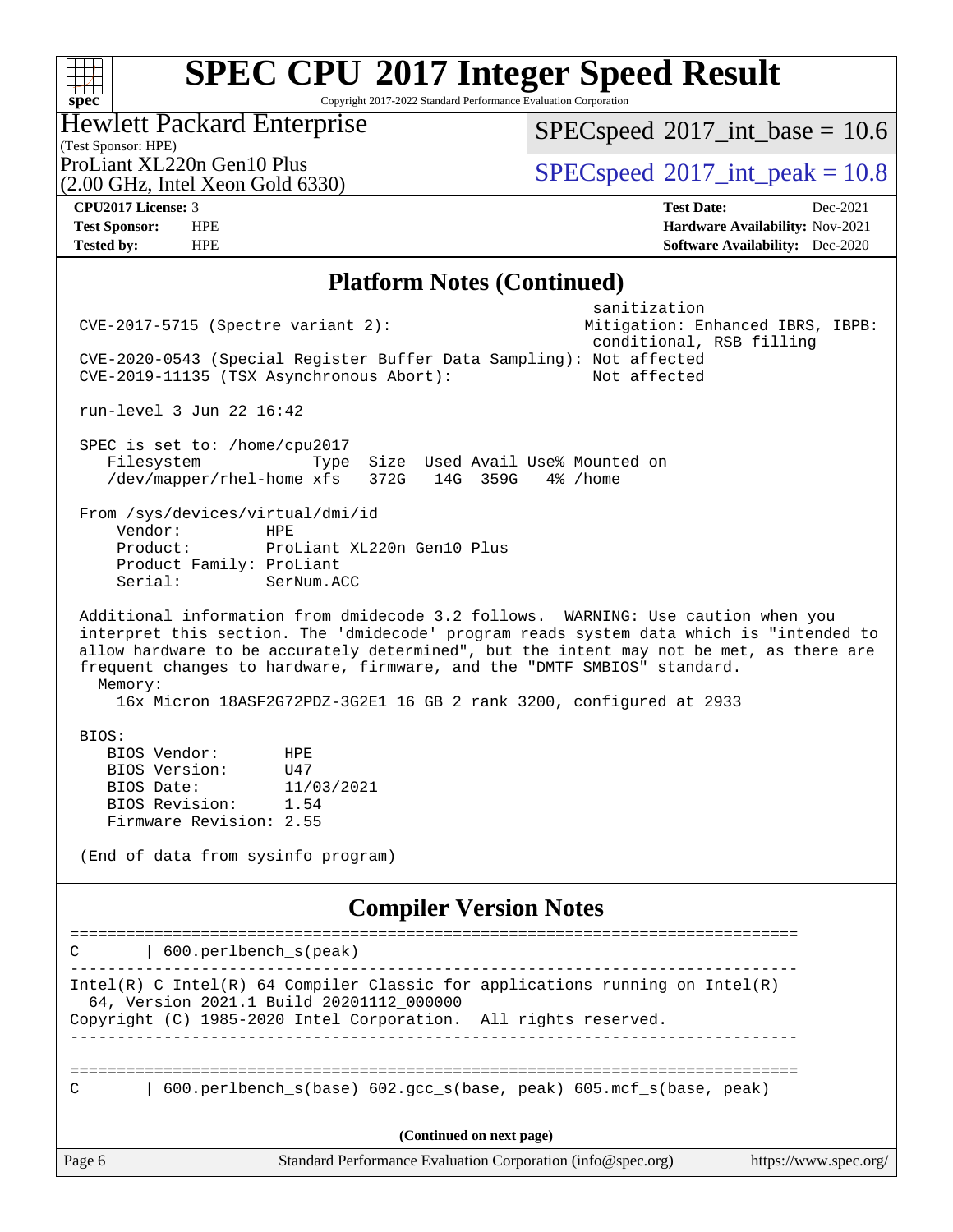

Copyright 2017-2022 Standard Performance Evaluation Corporation

## Hewlett Packard Enterprise

 $SPEC speed$ <sup>®</sup> $2017$ \_int\_base = 10.6

(Test Sponsor: HPE)

(2.00 GHz, Intel Xeon Gold 6330)

ProLiant XL220n Gen10 Plus  $\big|$  [SPECspeed](http://www.spec.org/auto/cpu2017/Docs/result-fields.html#SPECspeed2017intpeak)®[2017\\_int\\_peak = 1](http://www.spec.org/auto/cpu2017/Docs/result-fields.html#SPECspeed2017intpeak)0.8

**[CPU2017 License:](http://www.spec.org/auto/cpu2017/Docs/result-fields.html#CPU2017License)** 3 **[Test Date:](http://www.spec.org/auto/cpu2017/Docs/result-fields.html#TestDate)** Dec-2021 **[Test Sponsor:](http://www.spec.org/auto/cpu2017/Docs/result-fields.html#TestSponsor)** HPE **[Hardware Availability:](http://www.spec.org/auto/cpu2017/Docs/result-fields.html#HardwareAvailability)** Nov-2021 **[Tested by:](http://www.spec.org/auto/cpu2017/Docs/result-fields.html#Testedby)** HPE **[Software Availability:](http://www.spec.org/auto/cpu2017/Docs/result-fields.html#SoftwareAvailability)** Dec-2020

## **[Compiler Version Notes \(Continued\)](http://www.spec.org/auto/cpu2017/Docs/result-fields.html#CompilerVersionNotes)**

| 625.x264_s(base, peak) 657.xz_s(base, peak)                                                                                                                                                                                      |
|----------------------------------------------------------------------------------------------------------------------------------------------------------------------------------------------------------------------------------|
| Intel(R) oneAPI DPC++/C++ Compiler for applications running on Intel(R) $64$ ,<br>Version 2021.1 Build 20201113<br>Copyright (C) 1985-2020 Intel Corporation. All rights reserved.                                               |
|                                                                                                                                                                                                                                  |
| 600.perlbench_s(peak)<br>C                                                                                                                                                                                                       |
| ---------------------------------<br>Intel(R) C Intel(R) 64 Compiler Classic for applications running on Intel(R)<br>64, Version 2021.1 Build 20201112_000000<br>Copyright (C) 1985-2020 Intel Corporation. All rights reserved. |
| ________________________                                                                                                                                                                                                         |
| 600.perlbench_s(base) 602.gcc_s(base, peak) 605.mcf_s(base, peak)<br>C<br>$625.x264_s(base, peak)$ 657.xz <sub>_S</sub> (base, peak)                                                                                             |
| Intel(R) oneAPI DPC++/C++ Compiler for applications running on Intel(R) 64,<br>Version 2021.1 Build 20201113<br>Copyright (C) 1985-2020 Intel Corporation. All rights reserved.                                                  |
|                                                                                                                                                                                                                                  |
| 620.omnetpp_s(base, peak) 623.xalancbmk_s(base, peak)<br>$C++$<br>631.deepsjeng_s(base, peak) 641.leela_s(base, peak)                                                                                                            |
| Intel(R) oneAPI DPC++/C++ Compiler for applications running on Intel(R) $64$ ,<br>Version 2021.1 Build 20201113<br>Copyright (C) 1985-2020 Intel Corporation. All rights reserved.                                               |
|                                                                                                                                                                                                                                  |
| Fortran   648. exchange2_s(base, peak)                                                                                                                                                                                           |
| Intel(R) Fortran Intel(R) 64 Compiler Classic for applications running on<br>Intel(R) 64, Version 2021.1 Build 20201112_000000<br>Copyright (C) 1985-2020 Intel Corporation. All rights reserved.                                |
|                                                                                                                                                                                                                                  |
| <b>Base Compiler Invocation</b>                                                                                                                                                                                                  |
| C benchmarks:                                                                                                                                                                                                                    |

[icx](http://www.spec.org/cpu2017/results/res2022q1/cpu2017-20220103-30720.flags.html#user_CCbase_intel_icx_fe2d28d19ae2a5db7c42fe0f2a2aed77cb715edd4aeb23434404a8be6683fe239869bb6ca8154ca98265c2e3b9226a719a0efe2953a4a7018c379b7010ccf087)

**(Continued on next page)**

Page 7 Standard Performance Evaluation Corporation [\(info@spec.org\)](mailto:info@spec.org) <https://www.spec.org/>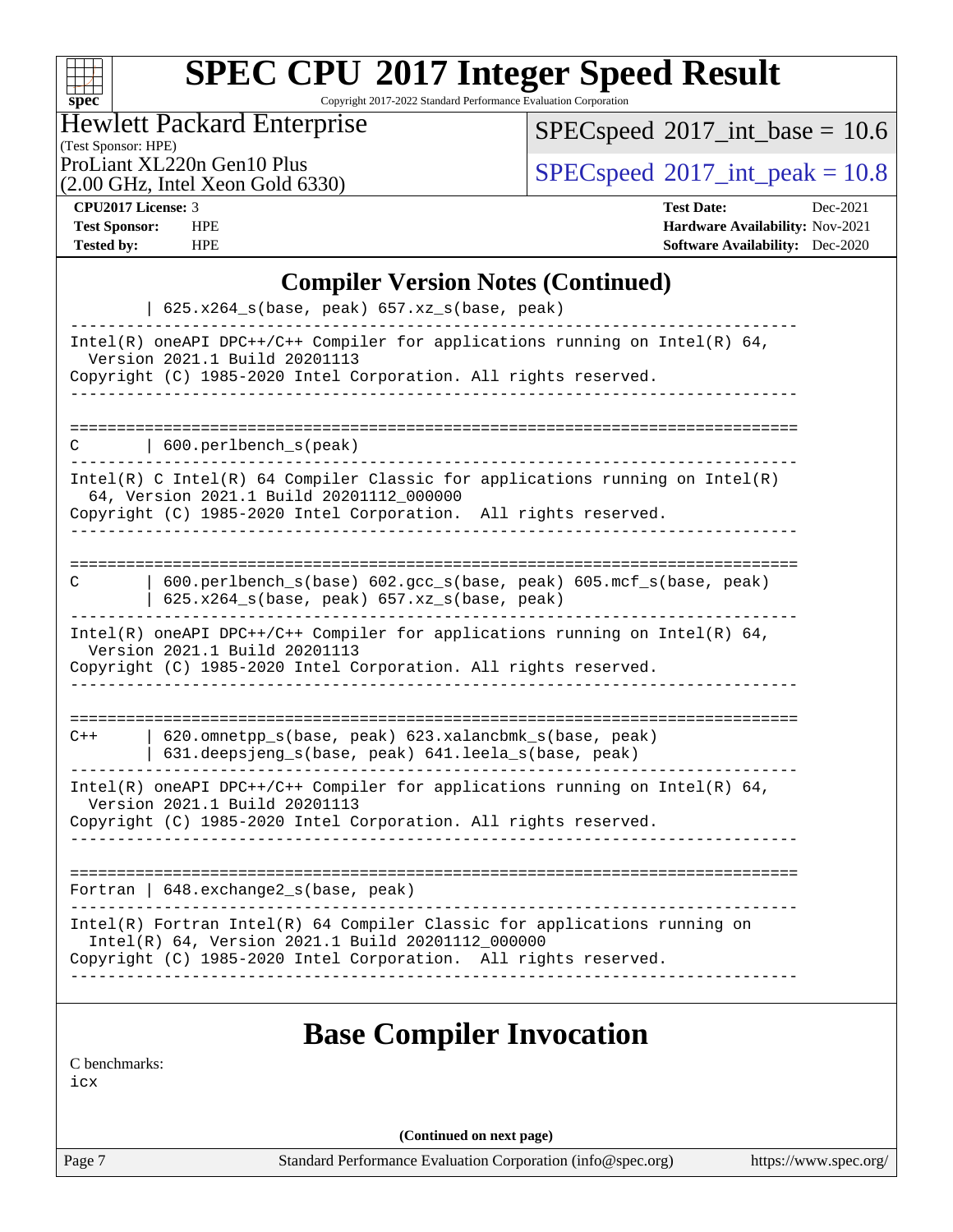

Copyright 2017-2022 Standard Performance Evaluation Corporation

## Hewlett Packard Enterprise

 $SPECspeed^{\circ}2017\_int\_base = 10.6$  $SPECspeed^{\circ}2017\_int\_base = 10.6$ 

(Test Sponsor: HPE) (2.00 GHz, Intel Xeon Gold 6330)

ProLiant XL220n Gen10 Plus  $SPECspeed@2017$  $SPECspeed@2017$  int peak = 10.8

**[CPU2017 License:](http://www.spec.org/auto/cpu2017/Docs/result-fields.html#CPU2017License)** 3 **[Test Date:](http://www.spec.org/auto/cpu2017/Docs/result-fields.html#TestDate)** Dec-2021 **[Test Sponsor:](http://www.spec.org/auto/cpu2017/Docs/result-fields.html#TestSponsor)** HPE **[Hardware Availability:](http://www.spec.org/auto/cpu2017/Docs/result-fields.html#HardwareAvailability)** Nov-2021 **[Tested by:](http://www.spec.org/auto/cpu2017/Docs/result-fields.html#Testedby)** HPE **[Software Availability:](http://www.spec.org/auto/cpu2017/Docs/result-fields.html#SoftwareAvailability)** Dec-2020

## **[Base Compiler Invocation \(Continued\)](http://www.spec.org/auto/cpu2017/Docs/result-fields.html#BaseCompilerInvocation)**

[C++ benchmarks:](http://www.spec.org/auto/cpu2017/Docs/result-fields.html#CXXbenchmarks) [icpx](http://www.spec.org/cpu2017/results/res2022q1/cpu2017-20220103-30720.flags.html#user_CXXbase_intel_icpx_1e918ed14c436bf4b9b7c8bcdd51d4539fc71b3df010bd1e9f8732d9c34c2b2914e48204a846820f3c0ebb4095dea797a5c30b458ac0b6dffac65d78f781f5ca)

[Fortran benchmarks](http://www.spec.org/auto/cpu2017/Docs/result-fields.html#Fortranbenchmarks): [ifort](http://www.spec.org/cpu2017/results/res2022q1/cpu2017-20220103-30720.flags.html#user_FCbase_intel_ifort_8111460550e3ca792625aed983ce982f94888b8b503583aa7ba2b8303487b4d8a21a13e7191a45c5fd58ff318f48f9492884d4413fa793fd88dd292cad7027ca)

## **[Base Portability Flags](http://www.spec.org/auto/cpu2017/Docs/result-fields.html#BasePortabilityFlags)**

 600.perlbench\_s: [-DSPEC\\_LP64](http://www.spec.org/cpu2017/results/res2022q1/cpu2017-20220103-30720.flags.html#b600.perlbench_s_basePORTABILITY_DSPEC_LP64) [-DSPEC\\_LINUX\\_X64](http://www.spec.org/cpu2017/results/res2022q1/cpu2017-20220103-30720.flags.html#b600.perlbench_s_baseCPORTABILITY_DSPEC_LINUX_X64) 602.gcc\_s: [-DSPEC\\_LP64](http://www.spec.org/cpu2017/results/res2022q1/cpu2017-20220103-30720.flags.html#suite_basePORTABILITY602_gcc_s_DSPEC_LP64) 605.mcf\_s: [-DSPEC\\_LP64](http://www.spec.org/cpu2017/results/res2022q1/cpu2017-20220103-30720.flags.html#suite_basePORTABILITY605_mcf_s_DSPEC_LP64) 620.omnetpp\_s: [-DSPEC\\_LP64](http://www.spec.org/cpu2017/results/res2022q1/cpu2017-20220103-30720.flags.html#suite_basePORTABILITY620_omnetpp_s_DSPEC_LP64) 623.xalancbmk\_s: [-DSPEC\\_LP64](http://www.spec.org/cpu2017/results/res2022q1/cpu2017-20220103-30720.flags.html#suite_basePORTABILITY623_xalancbmk_s_DSPEC_LP64) [-DSPEC\\_LINUX](http://www.spec.org/cpu2017/results/res2022q1/cpu2017-20220103-30720.flags.html#b623.xalancbmk_s_baseCXXPORTABILITY_DSPEC_LINUX) 625.x264\_s: [-DSPEC\\_LP64](http://www.spec.org/cpu2017/results/res2022q1/cpu2017-20220103-30720.flags.html#suite_basePORTABILITY625_x264_s_DSPEC_LP64) 631.deepsjeng\_s: [-DSPEC\\_LP64](http://www.spec.org/cpu2017/results/res2022q1/cpu2017-20220103-30720.flags.html#suite_basePORTABILITY631_deepsjeng_s_DSPEC_LP64) 641.leela\_s: [-DSPEC\\_LP64](http://www.spec.org/cpu2017/results/res2022q1/cpu2017-20220103-30720.flags.html#suite_basePORTABILITY641_leela_s_DSPEC_LP64) 648.exchange2\_s: [-DSPEC\\_LP64](http://www.spec.org/cpu2017/results/res2022q1/cpu2017-20220103-30720.flags.html#suite_basePORTABILITY648_exchange2_s_DSPEC_LP64) 657.xz\_s: [-DSPEC\\_LP64](http://www.spec.org/cpu2017/results/res2022q1/cpu2017-20220103-30720.flags.html#suite_basePORTABILITY657_xz_s_DSPEC_LP64)

## **[Base Optimization Flags](http://www.spec.org/auto/cpu2017/Docs/result-fields.html#BaseOptimizationFlags)**

### [C benchmarks](http://www.spec.org/auto/cpu2017/Docs/result-fields.html#Cbenchmarks):

[-DSPEC\\_OPENMP](http://www.spec.org/cpu2017/results/res2022q1/cpu2017-20220103-30720.flags.html#suite_CCbase_DSPEC_OPENMP) [-std=c11](http://www.spec.org/cpu2017/results/res2022q1/cpu2017-20220103-30720.flags.html#user_CCbase_std-icc-std_0e1c27790398a4642dfca32ffe6c27b5796f9c2d2676156f2e42c9c44eaad0c049b1cdb667a270c34d979996257aeb8fc440bfb01818dbc9357bd9d174cb8524) [-m64](http://www.spec.org/cpu2017/results/res2022q1/cpu2017-20220103-30720.flags.html#user_CCbase_m64-icc) [-fiopenmp](http://www.spec.org/cpu2017/results/res2022q1/cpu2017-20220103-30720.flags.html#user_CCbase_fiopenmp_4cde26b3fcccd23bd0bb70af4efc204325d72839eefa1147e34201101709f20b3deb62aad96701dea148529bf4ca48c90b72f3bf837ca148e297cf8a0ba6feb7) [-Wl,-z,muldefs](http://www.spec.org/cpu2017/results/res2022q1/cpu2017-20220103-30720.flags.html#user_CCbase_link_force_multiple1_b4cbdb97b34bdee9ceefcfe54f4c8ea74255f0b02a4b23e853cdb0e18eb4525ac79b5a88067c842dd0ee6996c24547a27a4b99331201badda8798ef8a743f577) [-xCORE-AVX512](http://www.spec.org/cpu2017/results/res2022q1/cpu2017-20220103-30720.flags.html#user_CCbase_f-xCORE-AVX512) [-O3](http://www.spec.org/cpu2017/results/res2022q1/cpu2017-20220103-30720.flags.html#user_CCbase_f-O3) [-ffast-math](http://www.spec.org/cpu2017/results/res2022q1/cpu2017-20220103-30720.flags.html#user_CCbase_f-ffast-math) [-flto](http://www.spec.org/cpu2017/results/res2022q1/cpu2017-20220103-30720.flags.html#user_CCbase_f-flto) [-mfpmath=sse](http://www.spec.org/cpu2017/results/res2022q1/cpu2017-20220103-30720.flags.html#user_CCbase_f-mfpmath_70eb8fac26bde974f8ab713bc9086c5621c0b8d2f6c86f38af0bd7062540daf19db5f3a066d8c6684be05d84c9b6322eb3b5be6619d967835195b93d6c02afa1) [-funroll-loops](http://www.spec.org/cpu2017/results/res2022q1/cpu2017-20220103-30720.flags.html#user_CCbase_f-funroll-loops) [-qopt-mem-layout-trans=4](http://www.spec.org/cpu2017/results/res2022q1/cpu2017-20220103-30720.flags.html#user_CCbase_f-qopt-mem-layout-trans_fa39e755916c150a61361b7846f310bcdf6f04e385ef281cadf3647acec3f0ae266d1a1d22d972a7087a248fd4e6ca390a3634700869573d231a252c784941a8) [-mbranches-within-32B-boundaries](http://www.spec.org/cpu2017/results/res2022q1/cpu2017-20220103-30720.flags.html#user_CCbase_f-mbranches-within-32B-boundaries) [-L/usr/local/jemalloc64-5.0.1/lib](http://www.spec.org/cpu2017/results/res2022q1/cpu2017-20220103-30720.flags.html#user_CCbase_jemalloc_link_path64_1_cc289568b1a6c0fd3b62c91b824c27fcb5af5e8098e6ad028160d21144ef1b8aef3170d2acf0bee98a8da324cfe4f67d0a3d0c4cc4673d993d694dc2a0df248b) [-ljemalloc](http://www.spec.org/cpu2017/results/res2022q1/cpu2017-20220103-30720.flags.html#user_CCbase_jemalloc_link_lib_d1249b907c500fa1c0672f44f562e3d0f79738ae9e3c4a9c376d49f265a04b9c99b167ecedbf6711b3085be911c67ff61f150a17b3472be731631ba4d0471706)

[C++ benchmarks:](http://www.spec.org/auto/cpu2017/Docs/result-fields.html#CXXbenchmarks) [-DSPEC\\_OPENMP](http://www.spec.org/cpu2017/results/res2022q1/cpu2017-20220103-30720.flags.html#suite_CXXbase_DSPEC_OPENMP) [-m64](http://www.spec.org/cpu2017/results/res2022q1/cpu2017-20220103-30720.flags.html#user_CXXbase_m64-icc) [-Wl,-z,muldefs](http://www.spec.org/cpu2017/results/res2022q1/cpu2017-20220103-30720.flags.html#user_CXXbase_link_force_multiple1_b4cbdb97b34bdee9ceefcfe54f4c8ea74255f0b02a4b23e853cdb0e18eb4525ac79b5a88067c842dd0ee6996c24547a27a4b99331201badda8798ef8a743f577) [-xCORE-AVX512](http://www.spec.org/cpu2017/results/res2022q1/cpu2017-20220103-30720.flags.html#user_CXXbase_f-xCORE-AVX512) [-O3](http://www.spec.org/cpu2017/results/res2022q1/cpu2017-20220103-30720.flags.html#user_CXXbase_f-O3) [-ffast-math](http://www.spec.org/cpu2017/results/res2022q1/cpu2017-20220103-30720.flags.html#user_CXXbase_f-ffast-math) [-flto](http://www.spec.org/cpu2017/results/res2022q1/cpu2017-20220103-30720.flags.html#user_CXXbase_f-flto) [-mfpmath=sse](http://www.spec.org/cpu2017/results/res2022q1/cpu2017-20220103-30720.flags.html#user_CXXbase_f-mfpmath_70eb8fac26bde974f8ab713bc9086c5621c0b8d2f6c86f38af0bd7062540daf19db5f3a066d8c6684be05d84c9b6322eb3b5be6619d967835195b93d6c02afa1) [-funroll-loops](http://www.spec.org/cpu2017/results/res2022q1/cpu2017-20220103-30720.flags.html#user_CXXbase_f-funroll-loops) [-qopt-mem-layout-trans=4](http://www.spec.org/cpu2017/results/res2022q1/cpu2017-20220103-30720.flags.html#user_CXXbase_f-qopt-mem-layout-trans_fa39e755916c150a61361b7846f310bcdf6f04e385ef281cadf3647acec3f0ae266d1a1d22d972a7087a248fd4e6ca390a3634700869573d231a252c784941a8) [-mbranches-within-32B-boundaries](http://www.spec.org/cpu2017/results/res2022q1/cpu2017-20220103-30720.flags.html#user_CXXbase_f-mbranches-within-32B-boundaries) [-L/opt/intel/oneapi/compiler/2021.1.1/linux/compiler/lib/intel64\\_lin/](http://www.spec.org/cpu2017/results/res2022q1/cpu2017-20220103-30720.flags.html#user_CXXbase_linkpath_765a8c93c4ea33dfc565a33ecb48f4f7d02a6338709b3b362f341eb203a06426ce1d12ded4c7809f6ab6cf0e9f5515cffeb4efc405b63f85dc27a83bbbdeb3a3) [-lqkmalloc](http://www.spec.org/cpu2017/results/res2022q1/cpu2017-20220103-30720.flags.html#user_CXXbase_qkmalloc_link_lib_79a818439969f771c6bc311cfd333c00fc099dad35c030f5aab9dda831713d2015205805422f83de8875488a2991c0a156aaa600e1f9138f8fc37004abc96dc5)

### [Fortran benchmarks](http://www.spec.org/auto/cpu2017/Docs/result-fields.html#Fortranbenchmarks):

```
-m64 -xCORE-AVX512 -O3 -ipo -no-prec-div -qopt-mem-layout-trans=4
-nostandard-realloc-lhs -align array32byte -auto
-mbranches-within-32B-boundaries
```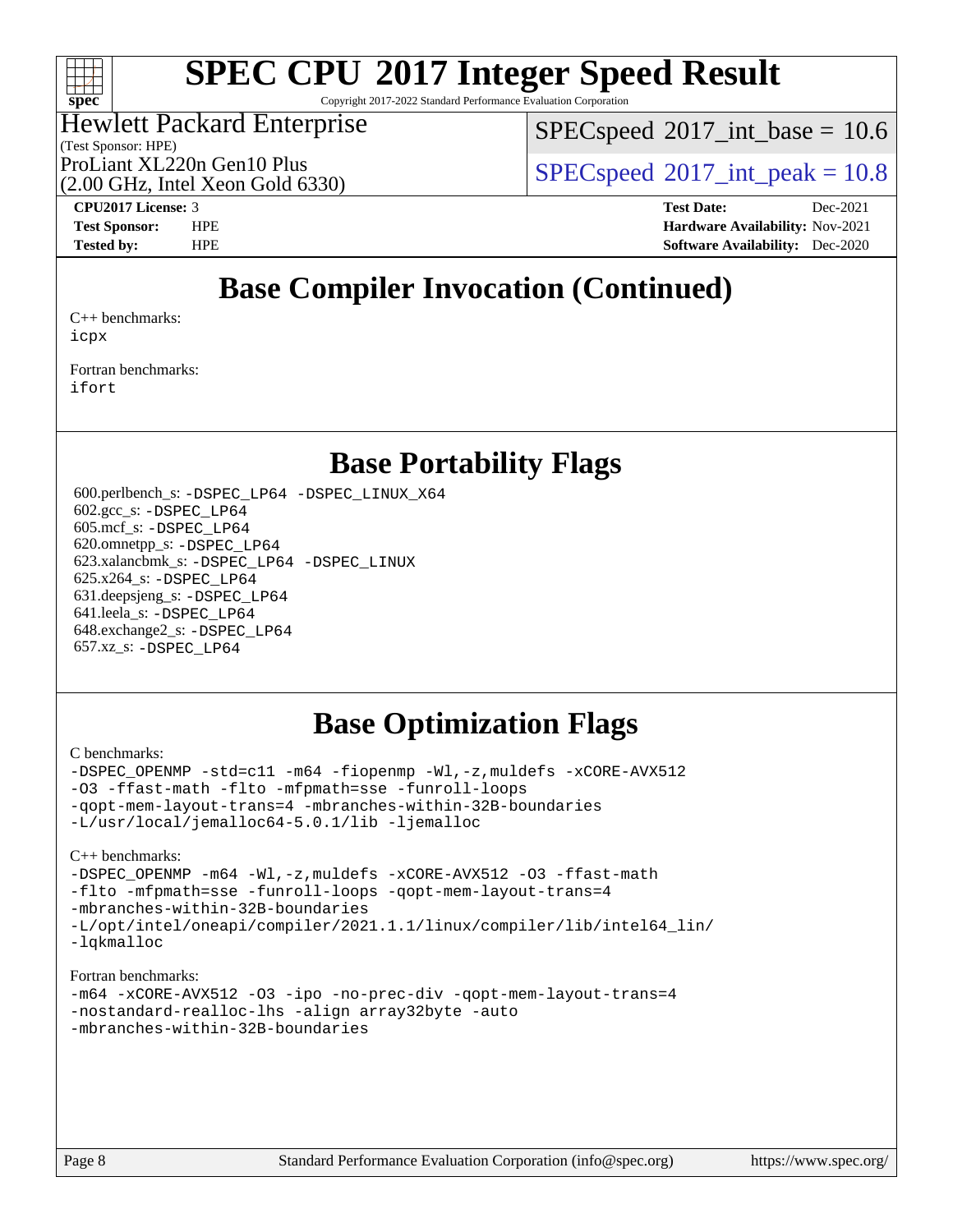## $\pm\pm\prime$ **[spec](http://www.spec.org/)**

# **[SPEC CPU](http://www.spec.org/auto/cpu2017/Docs/result-fields.html#SPECCPU2017IntegerSpeedResult)[2017 Integer Speed Result](http://www.spec.org/auto/cpu2017/Docs/result-fields.html#SPECCPU2017IntegerSpeedResult)**

Copyright 2017-2022 Standard Performance Evaluation Corporation

## Hewlett Packard Enterprise

 $SPECspeed^{\circ}2017\_int\_base = 10.6$  $SPECspeed^{\circ}2017\_int\_base = 10.6$ 

(Test Sponsor: HPE) (2.00 GHz, Intel Xeon Gold 6330)

ProLiant XL220n Gen10 Plus  $SPECspeed@2017$  $SPECspeed@2017$  int peak = 10.8

**[CPU2017 License:](http://www.spec.org/auto/cpu2017/Docs/result-fields.html#CPU2017License)** 3 **[Test Date:](http://www.spec.org/auto/cpu2017/Docs/result-fields.html#TestDate)** Dec-2021 **[Test Sponsor:](http://www.spec.org/auto/cpu2017/Docs/result-fields.html#TestSponsor)** HPE **[Hardware Availability:](http://www.spec.org/auto/cpu2017/Docs/result-fields.html#HardwareAvailability)** Nov-2021 **[Tested by:](http://www.spec.org/auto/cpu2017/Docs/result-fields.html#Testedby)** HPE **[Software Availability:](http://www.spec.org/auto/cpu2017/Docs/result-fields.html#SoftwareAvailability)** Dec-2020

## **[Peak Compiler Invocation](http://www.spec.org/auto/cpu2017/Docs/result-fields.html#PeakCompilerInvocation)**

[C benchmarks \(except as noted below\)](http://www.spec.org/auto/cpu2017/Docs/result-fields.html#Cbenchmarksexceptasnotedbelow): [icx](http://www.spec.org/cpu2017/results/res2022q1/cpu2017-20220103-30720.flags.html#user_CCpeak_intel_icx_fe2d28d19ae2a5db7c42fe0f2a2aed77cb715edd4aeb23434404a8be6683fe239869bb6ca8154ca98265c2e3b9226a719a0efe2953a4a7018c379b7010ccf087)

600.perlbench\_s: [icc](http://www.spec.org/cpu2017/results/res2022q1/cpu2017-20220103-30720.flags.html#user_peakCCLD600_perlbench_s_intel_icc_66fc1ee009f7361af1fbd72ca7dcefbb700085f36577c54f309893dd4ec40d12360134090235512931783d35fd58c0460139e722d5067c5574d8eaf2b3e37e92)

[C++ benchmarks:](http://www.spec.org/auto/cpu2017/Docs/result-fields.html#CXXbenchmarks) [icpx](http://www.spec.org/cpu2017/results/res2022q1/cpu2017-20220103-30720.flags.html#user_CXXpeak_intel_icpx_1e918ed14c436bf4b9b7c8bcdd51d4539fc71b3df010bd1e9f8732d9c34c2b2914e48204a846820f3c0ebb4095dea797a5c30b458ac0b6dffac65d78f781f5ca)

[Fortran benchmarks](http://www.spec.org/auto/cpu2017/Docs/result-fields.html#Fortranbenchmarks): [ifort](http://www.spec.org/cpu2017/results/res2022q1/cpu2017-20220103-30720.flags.html#user_FCpeak_intel_ifort_8111460550e3ca792625aed983ce982f94888b8b503583aa7ba2b8303487b4d8a21a13e7191a45c5fd58ff318f48f9492884d4413fa793fd88dd292cad7027ca)

## **[Peak Portability Flags](http://www.spec.org/auto/cpu2017/Docs/result-fields.html#PeakPortabilityFlags)**

Same as Base Portability Flags

## **[Peak Optimization Flags](http://www.spec.org/auto/cpu2017/Docs/result-fields.html#PeakOptimizationFlags)**

[C benchmarks](http://www.spec.org/auto/cpu2017/Docs/result-fields.html#Cbenchmarks):

```
 600.perlbench_s: -Wl,-z,muldefs -prof-gen(pass 1) -prof-use(pass 2)
-xCORE-AVX512 -ipo -O3 -no-prec-div
-qopt-mem-layout-trans=4 -fno-strict-overflow
-mbranches-within-32B-boundaries
-L/usr/local/jemalloc64-5.0.1/lib -ljemalloc
 602.gcc_s: -m64 -std=c11 -Wl,-z,muldefs -fprofile-generate(pass 1)
-fprofile-use=default.profdata(pass 2) -xCORE-AVX512 -flto
-Ofast(pass 1) -O3 -ffast-math -qopt-mem-layout-trans=4
-mbranches-within-32B-boundaries
-L/usr/local/jemalloc64-5.0.1/lib -ljemalloc
605 \text{.mcf}\text{-}\mathrm{s}: basepeak = yes
625.x264-fiopenmp-std=c11-m64-Wl,-z,muldefs
-xCORE-AVX512 -flto -O3 -ffast-math
-qopt-mem-layout-trans=4 -fno-alias
-mbranches-within-32B-boundaries
-L/usr/local/jemalloc64-5.0.1/lib -ljemalloc
657.xz s: basepeak = yes
```